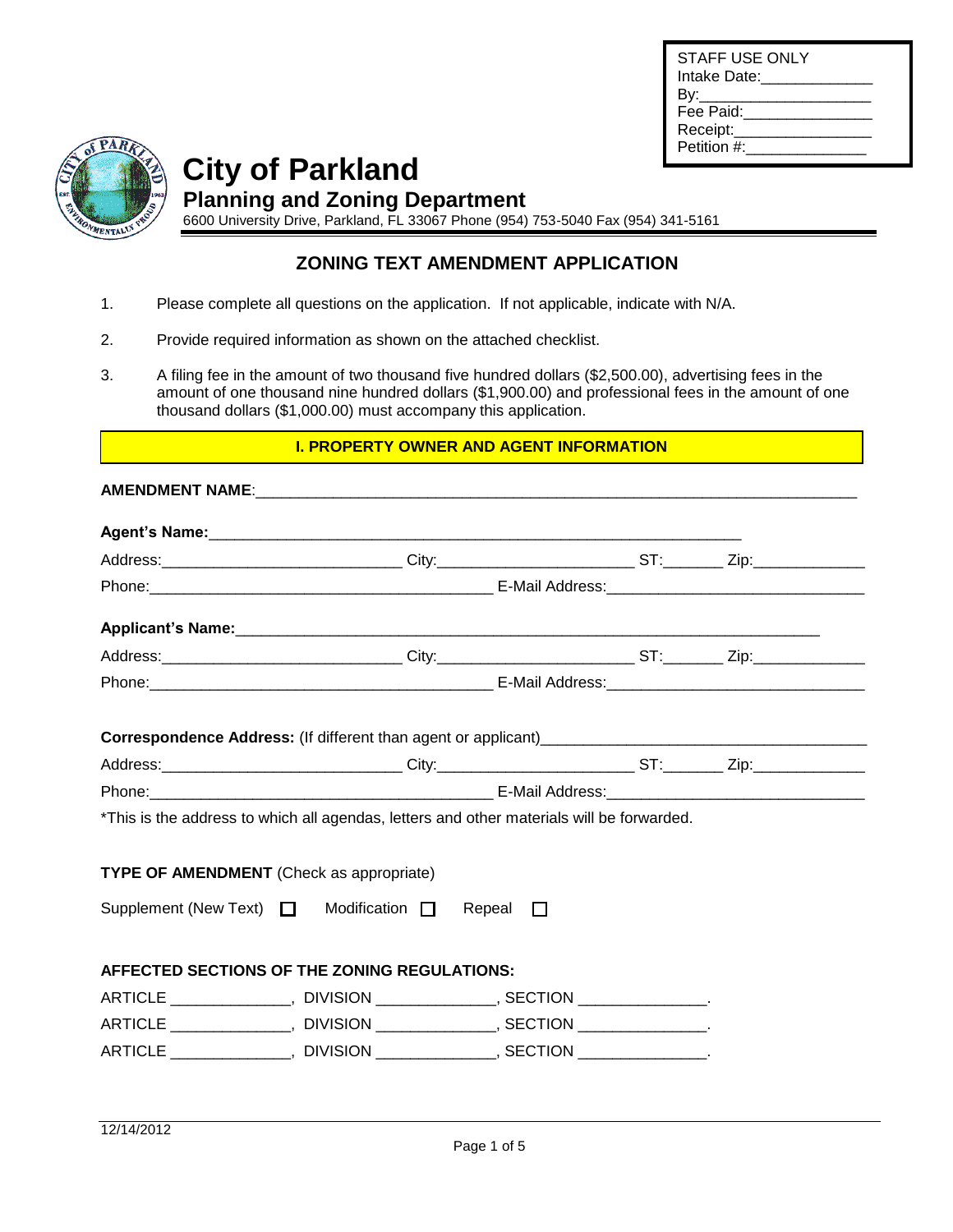PETITIONER'S PROPOSED AMENDMENT (Provide specific wording) Provide attachments as necessary.

#### APPLICANT'S STATEMENT(S) OF JUSTIFICATION:

The applicant is to explain how the request conforms to the following findings:

1. Reason and need for the requested text change. (Why is the proposed zoning text amendment necessary?):

2. Reason for the present text being invalid or inappropriate. (State specific evidence or example of the claim.):

3. Explain how the proposed amendment complies with the objectives and purposes of the City's Comprehensive Plan. (With appropriate consideration as to whether the proposed change will further the purposes of these objectives or other City Codes, regulations and actions designed to implement the Comprehensive Plan)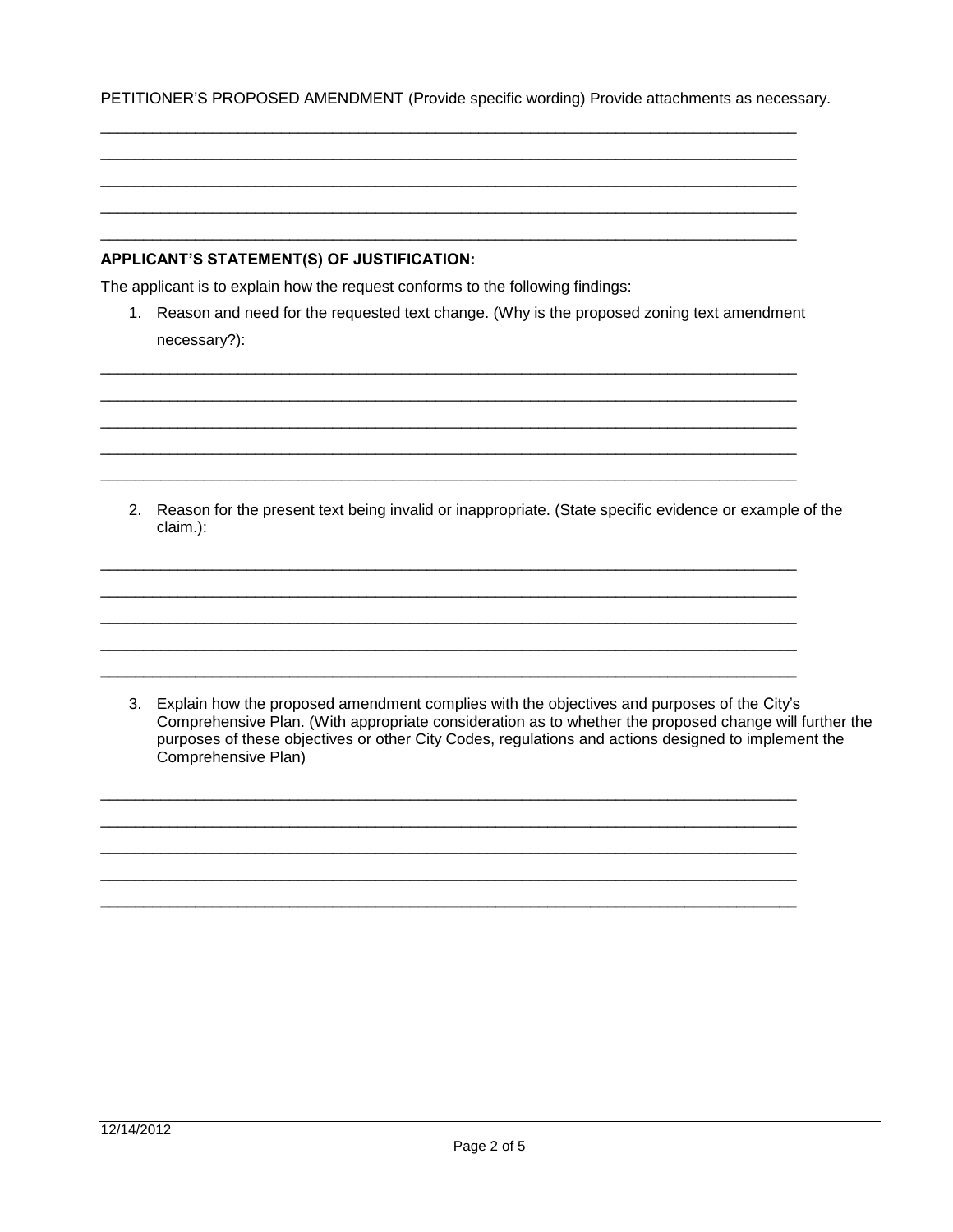#### **OWNER ACKNOWLEDGEMENT**

I/We:  $\blacksquare$  are  $\blacksquare$ , do hereby swear/affirm that I/we am/are the owner(s)

of the property referenced in this application

I/We certify that the above statements and the statements or showings made in any paper or plans submitted herewith are true to the best of my/our knowledge and belief. Further, I/we understand that this application, attachments and fee become part of the official record of the Planning & Zoning Department of the City of Parkland and the fee is not refundable. I/We understand that any knowingly false information given by me/us will result in the denial, revocation or administrative withdrawal of the application or permit. I/We further acknowledge that additional information may be required by the City of Parkland in order to process this application.

I/We further consent to the City of Parkland to publish, copy or reproduce any copyrighted document for any third party submitted as part of this application.

Signature(s) of Owner(s)\_\_\_\_\_\_\_\_\_\_\_\_\_\_\_\_\_\_\_\_\_\_\_\_\_\_\_\_\_\_\_\_\_\_\_\_\_\_\_\_\_\_\_\_\_\_\_\_\_\_\_\_\_\_\_\_\_\_\_

Print Name(s)\_\_\_\_\_\_\_\_\_\_\_\_\_\_\_\_\_\_\_\_\_\_\_\_\_\_\_\_\_\_\_\_\_\_\_\_\_\_\_\_\_\_\_\_\_\_\_\_\_\_\_\_\_\_\_\_\_\_\_\_\_\_\_\_\_\_\_\_

### **CONSENT STATEMENT**

**Owner to complete if using agent/representative**

I/We, the aforementioned owner(s), do hereby give consent to \_\_\_\_\_\_\_\_\_\_\_\_\_\_\_\_\_\_\_\_\_\_\_\_\_\_\_\_\_ to act on my/our behalf to submit this application, all required material and documents, and attend and represent me/us at all meetings and public hearings pertaining to the request(s) and property I/we own described in the attached application. Furthermore, as owner(s) of the subject property, I/we hereby give consent to the party designated above to agree to all terms or conditions that may arise as part of the approval of this application for the proposed use.

 $Signature(s)$  of Owner(s)  $\overline{\phantom{equation} }$ 

Print Name(s)\_

**NOTARY**

| <b>STATE OF FLORIDA</b> |  |
|-------------------------|--|
| <b>COUNTY OF</b>        |  |
|                         |  |

| The foregoing instrument was acknowledged before me this day of |                                                 |                                                    | .20 | <b>by</b> |
|-----------------------------------------------------------------|-------------------------------------------------|----------------------------------------------------|-----|-----------|
|                                                                 |                                                 | . He/She is personally known to me or has produced |     |           |
|                                                                 | as identification and did/did not take an oath. |                                                    |     |           |
| (Signature of Notary)                                           |                                                 | My Commission Expires:                             |     |           |
|                                                                 | (NOTARY'S SEAL OR STAMP)                        |                                                    |     |           |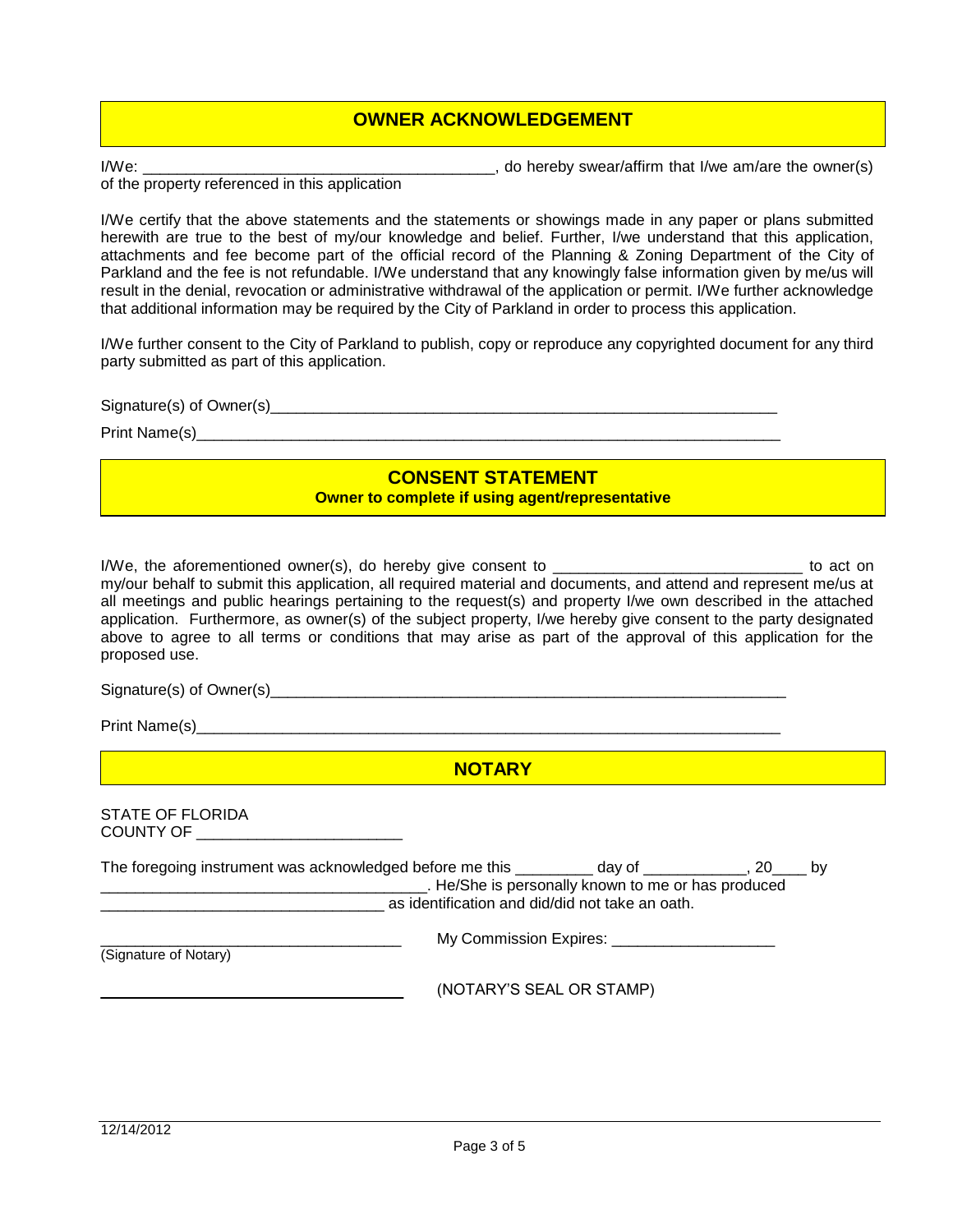

# **City of Parkland**

**Planning and Zoning Department** 6600 University Drive, Parkland, FL 33067 Phone (954) 753-5040 Fax (954) 341-5161

### **ZONING TEXT AMENDMENT SUBMITTAL CHECKLIST**

| <b>YES</b> | <b>PLEASE CHECK</b><br>ΝO | N/A |  |
|------------|---------------------------|-----|--|
| L          | - 1                       |     |  |
|            |                           |     |  |
|            |                           |     |  |

- a. Application Review and advertising fees.
- b. Completed application signed by applicant.
- c. Attachments as necessary to address:
	- Exact proposed text language
	- Justification for request